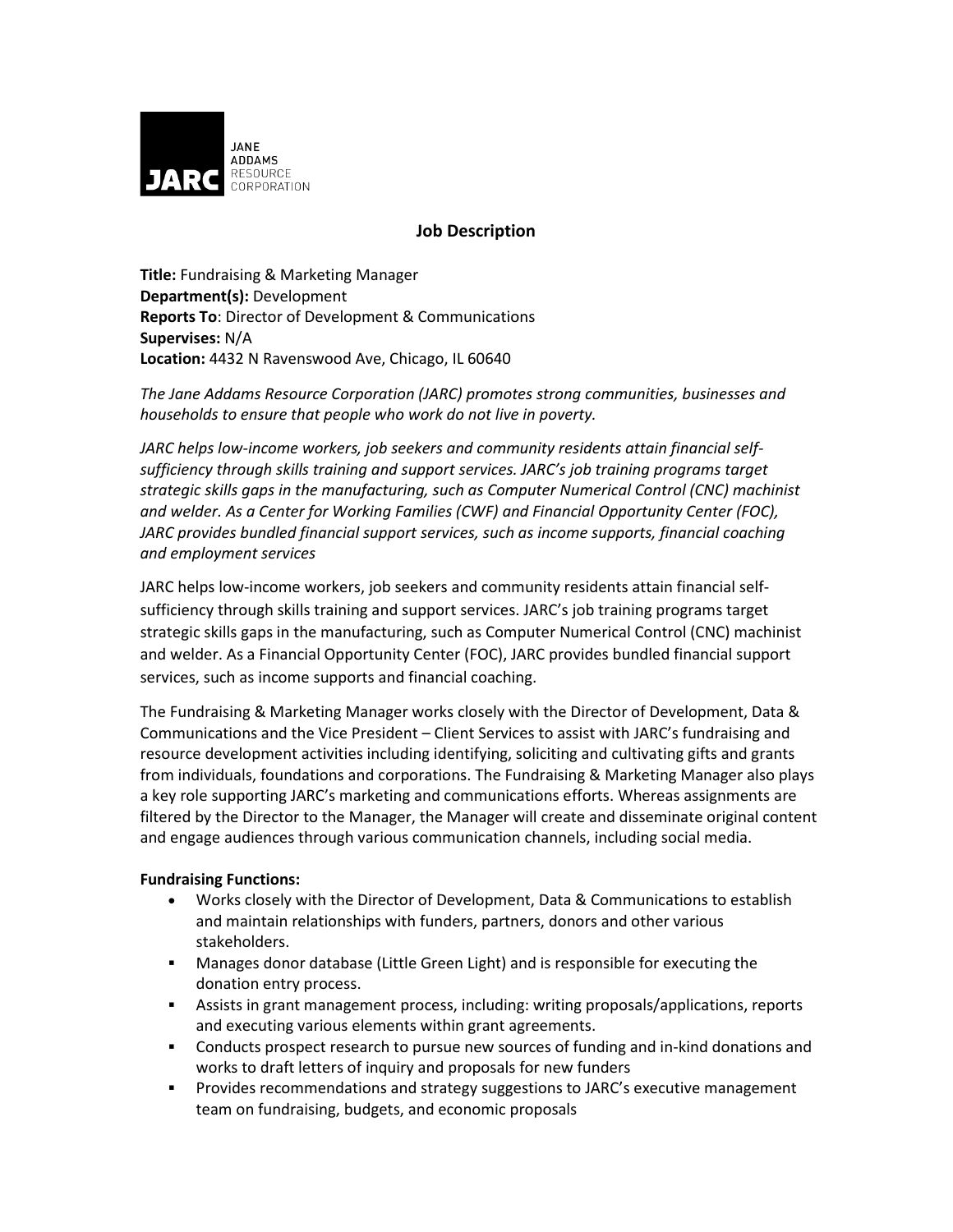- Oversees preparation, planning, promotion, and execution of special events throughout the year and other networking socials
- Coordinates the JARC and JARC Baltimore annual fundraising appeal, including creation and segmentation of donor solicitation lists, donor and gifts tracking, mailing, and acknowledging donors
- Assists in the creation JARC and JARC Baltimore's Annual Reports
- Serves as the primary staff liaison to JARC's Associate Board, regularly attending meetings and helping with Associate Board member recruitment, stewardship, and events
- Assists the Director of Development & Communications with development, communications, marketing, and board tasks as assigned
- **Performs other duties as assigned**

## **Marketing Functions:**

- Administers the agency's marketing and outreach plan
- Manages JARC and JARC Baltimore's websites and various social media channels, including writing and scheduling posts and increasing engagement with internal and external audiences
- Manages and maintains agency's communications content calendar
- Develops fresh creative content, by capturing new photos and designing graphics/flyers relevant for both JARC and JARC Baltimore
- Works with trainees and grads to gather and share compelling success stories with stakeholders
- Works closely with the Director of Development, Data & Communications, the executive management team, and program staff to create original content, including partner highlights and policy updates, for various communications channels
- Selects and composes participant and graduate success stories for social media, website, and newsletter communications twice monthly – for both JARC and JARC Baltimore
- Develops monthly e-newsletters and email marketing campaigns for donors, volunteers, alumni, potential trainees, and referring agencies for JARC and JARC Baltimore
- Coordinates advertising in various publications, radio, websites, and social media, as directed by Director of Development, Data & Communications
- Assists Director of Development, Data & Communications and President with high-level external and policy communications and crafting communications materials such as news releases, fact sheets and policy papers
- **Performs other duties as assigned**

## **Requirements/ Qualifications**

- A minimum of a Bachelor's Degree or 3-5 years in a relevant field
- Team player; thrives in collaborative, mission-driven environment
- Excellent writing, speaking, and interpersonal skills
- Strong organizational skills including the ability to effectively prioritize tasks and meet deadlines in a fast paced environment
- Self-motivated with creative problem solving skills
- Professionalism, flexibility, good judgment and commitment to the organization
- Track record of successful individual donor management required
- Proficiency in Microsoft Office Suite and various social media platforms